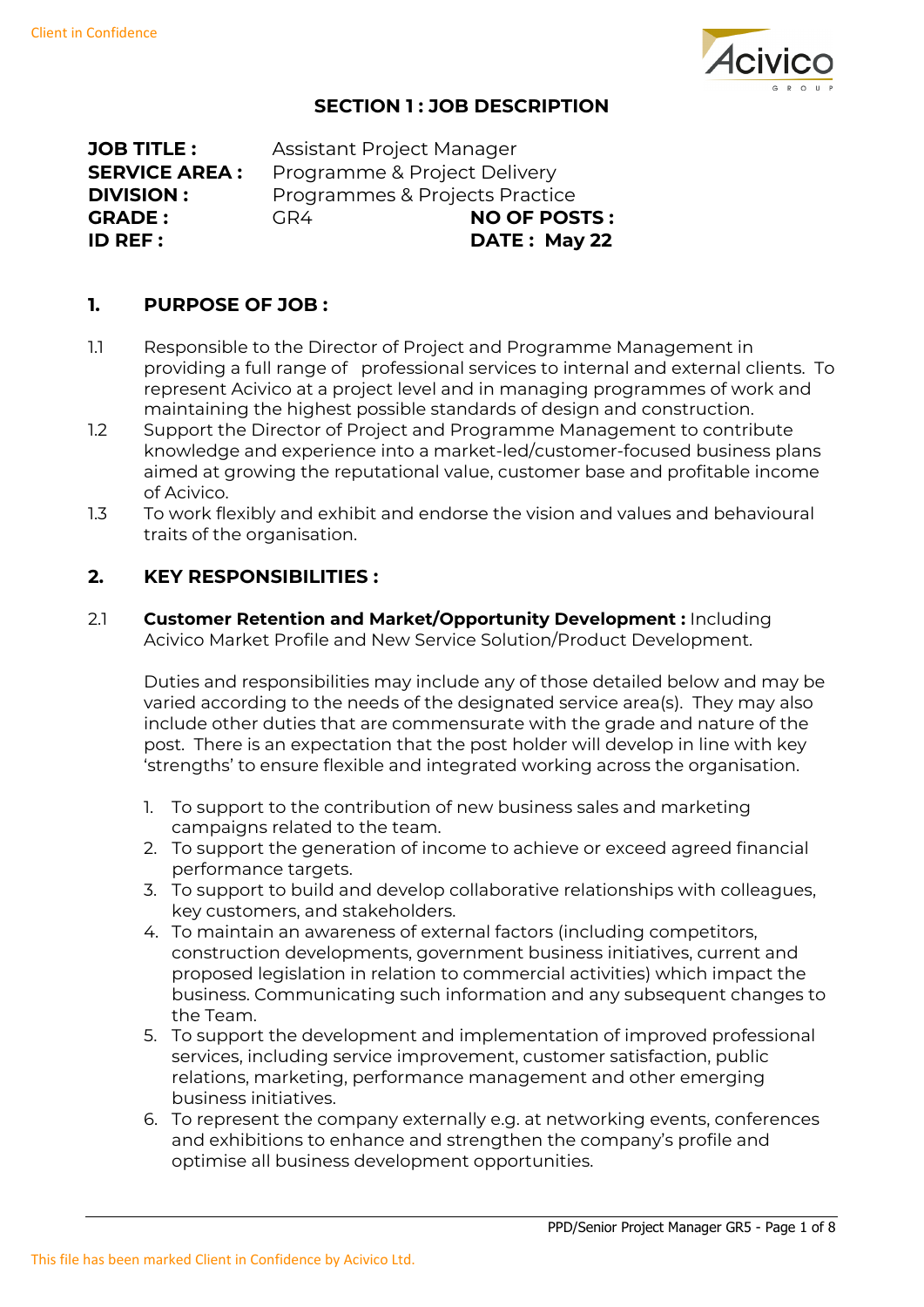Client in Confidence

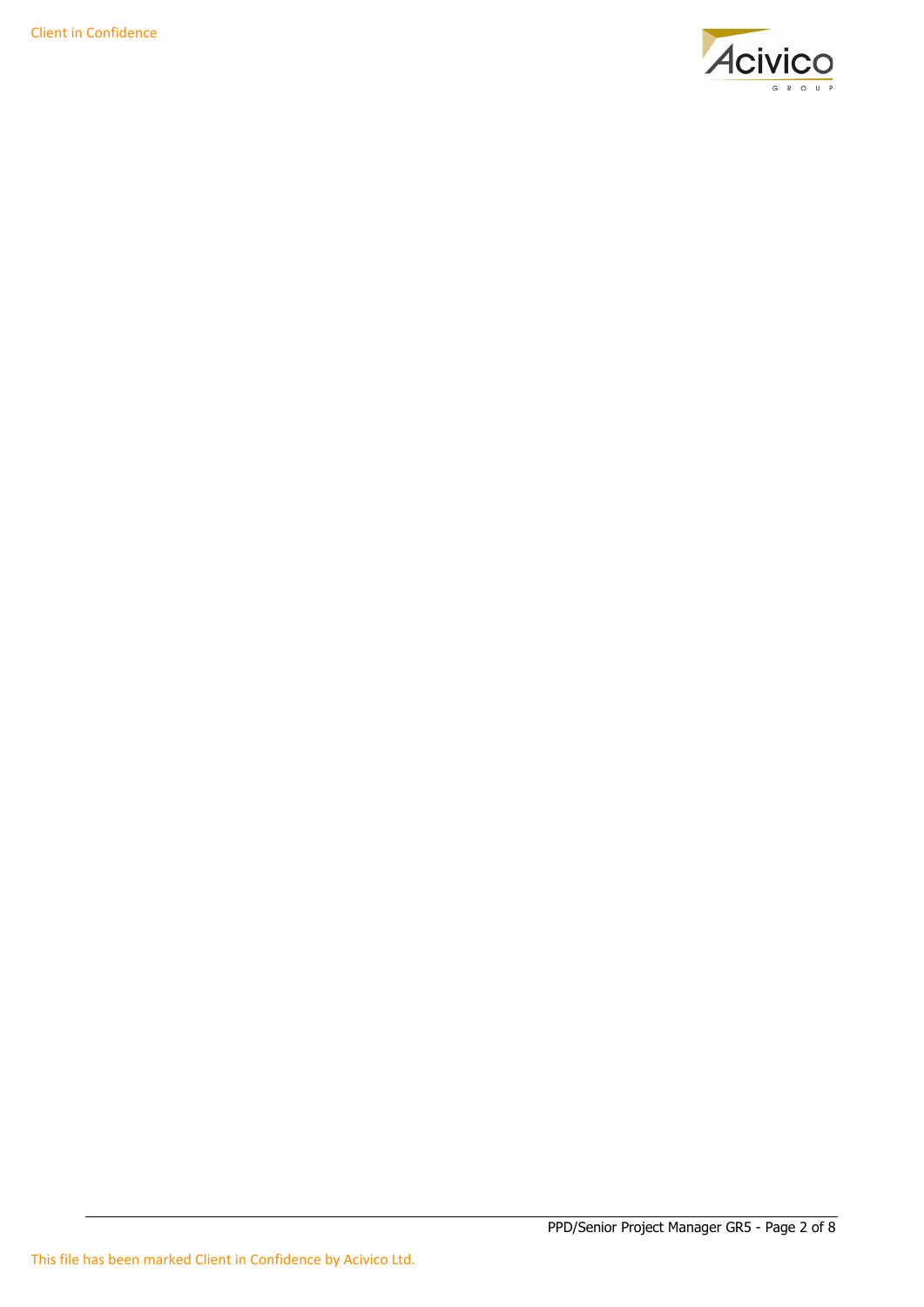

### 2.2 **Operational Performance :**

- 1. To work as part of a high performing team geared to providing exceptional customer service and demonstrating commercial acumen in line with Acivico's vision, values and overall business strategy.
- 2. To focus on striving for excellence by driving out unnecessary waste through supporting continuous process improvement.
- 3. To support to ensure that all commercial activities meet or improve on budget, cost and efficiency targets (Key Performance Indicators) in line with business objectives.
- 4. To ensure compliance with all the requirements of Acivico's Quality System BS EN ISO 9001 and ISO 14001.
- 5. To ensure compliance with contractual provisions on individual projects and programmes of work.
- 6. To become familiar with and ensure compliance with the requirements of Acivico's professional services specification for projects and programmes delivered in accordance with Acivico's contract with Birmingham City Council.
- 7. Observance of Acivico's Equal Opportunities policy.
- 8. Any other duties as commensurate with the post.

#### 2.3 **People Skills :**

- 1. Ensuring good relations and communications with all members of the team and responding politely and in a timely fashion to internal and external customers.
- 2. To comply with the full range of relevant HR procedures in accordance with Acivico's policies.
- 3. To ensure compliance with all statutory requirements, e.g., Health & Safety, etc., and the implementation of a positive Health & Safety culture that has ownership at all levels.

### 2.4 **Finance and Commercial (Contracts) Performance :**

1. To contribute to the profitability, efficiency, continuous development and compliance of any client contracts/agreements within the service area.

# **3. SUPERVISION REQUIRED :**

#### **Supervising Officer:** Director of Project and Programme Management **\*Level of Supervision :** 1

\*Level of Supervision :

- 1. Regularly supervised with work checked by supervisor
- 2. Left to work within established guidelines subject to scrutiny by supervisor
- 3. Plan own work to ensure the meeting of defined objectives

# **4. SPECIAL CONDITIONS :** None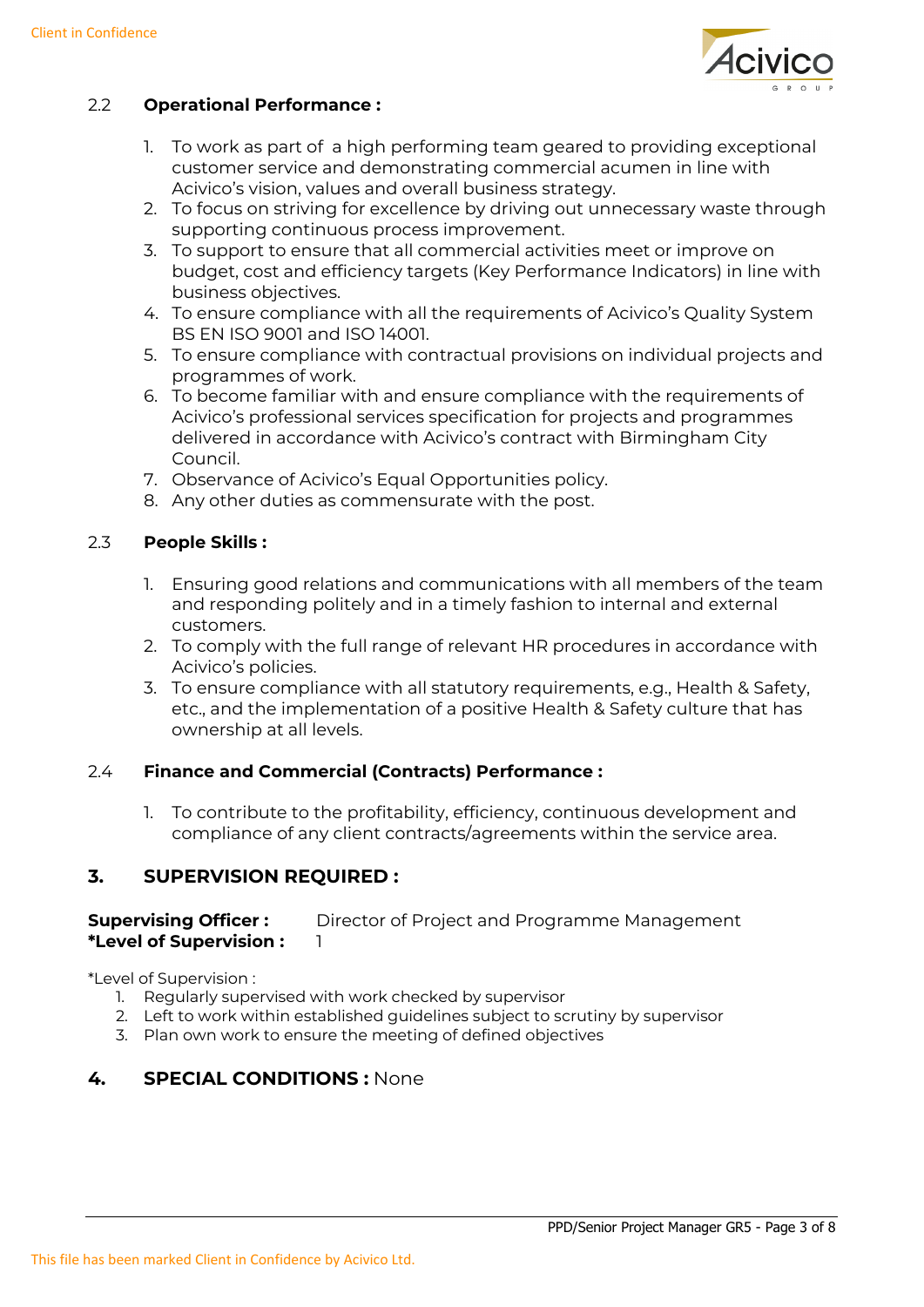

# **5. SPECIFIC JOB REQUIREMENTS :**

- 1. To support the Director of Project and Programme Management in the provision of project management services working alongside multidisciplinary in-house professional/technical teams, consultant and contractor partners in the delivery of construction related services to in-house and external and clients. Responsible to the Director of Project and Programme Management for the delivery of a project management service within Acivico working collaboratively with other team members and partners. To assist Principal and Senior Project Managers and other team members in delivery of design, maintenance and professional consultancy services to Acivico's clients.
- 2. To support the delivery of projects to time, cost and quality.
- 3. To support the development and integration of the project management function within Acivico and with external partners including the management, training and development of staff.
- 4. To provide a professional, responsive and customer facing service working in an integrated and collaborative way within Acivico and with partners.
- 5. To support the Director of Project and Programme Management to develop systems and workflow methodology to ensure the effective, timely and economic use of resources to deliver projects to the satisfaction of customers.
- 6. To work closely with the Principal and Senior Project Managers to maximise the skills, capacity and professional expertise in the delivery of all projects to ensure integrated working with multi-disciplinary teams within Acivico and with external partners.
- 7. To support the Project and Programme Management Team in the control of budgets, project resourcing/expenditure and ensuring the overall financial viability of commissions.
- 8. Provide client/consultant liaison, ensuring both the clients and project objectives are delivered.
- 9. To act as Assistant Project Manager on a portfolio of minor projects.
- 10. To support all aspects of the project management function, including formulating briefs, feasibility reports, production of project programme, management of design and cost information production.
- 11. To facilitate communication and ensure a clear understanding of outputs and programme milestones by all parties within multi-disciplinary teams including Acivico, external consultants, partners, clients and contractors.
- 12. To support Director of Project and Programme Management and other team members in improving the quality of design, life cycle/whole life costing, selection of procurement routes, project delivery and achievement of Rethinking Construction/Egan principles.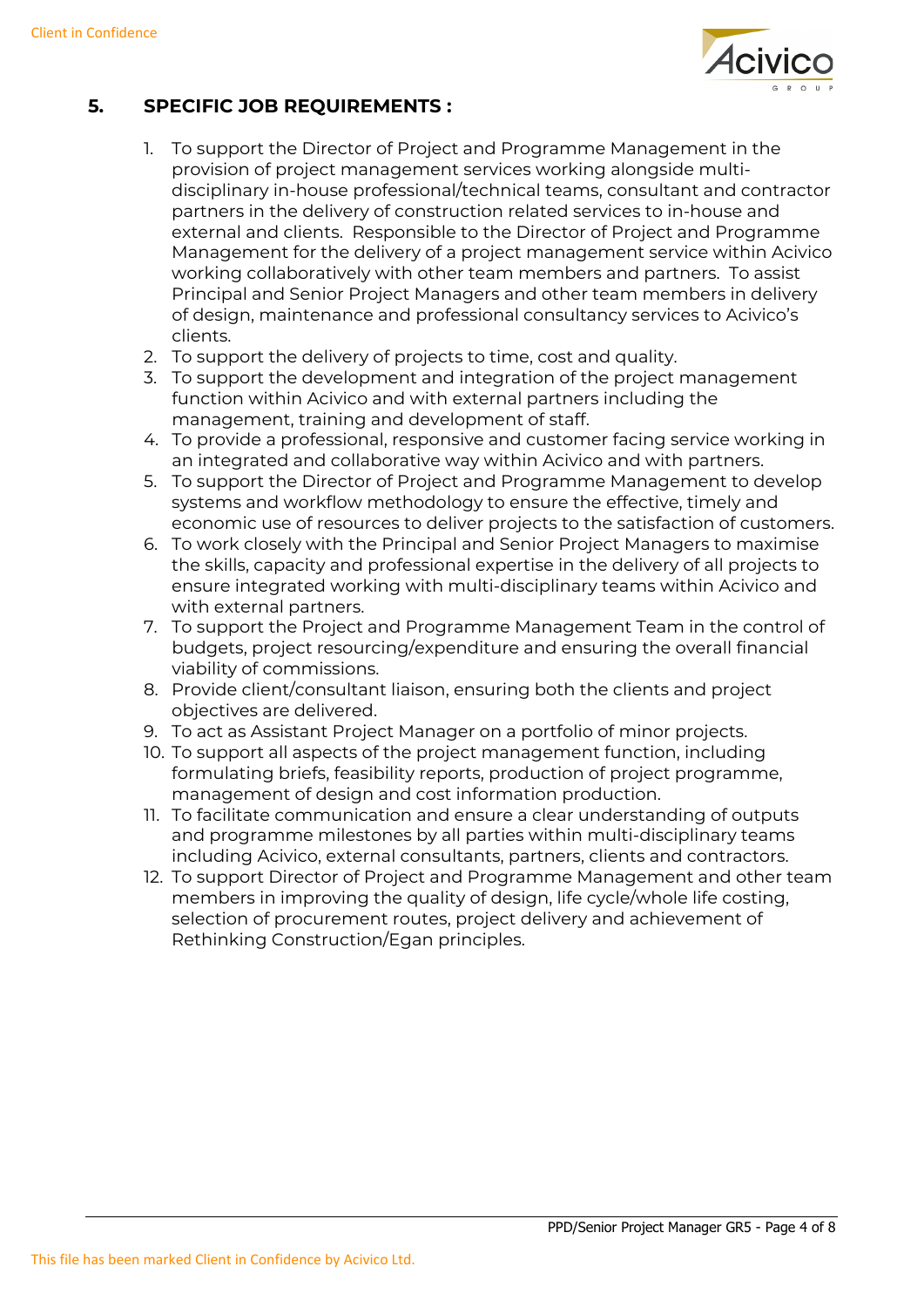

## **SECTION 2 : PERSON SPECIFICATION**

## **Method of Assessment :** AF = Application Form; I= Interview; T = Test/Exercise; P = Presentation

|                | <b>Essential</b>                                                                                                                                                                                                                                                                                                                                                                                              | <b>MoA</b>   |
|----------------|---------------------------------------------------------------------------------------------------------------------------------------------------------------------------------------------------------------------------------------------------------------------------------------------------------------------------------------------------------------------------------------------------------------|--------------|
| 1              | <b>Experience:</b><br>Experience in a professional construction discipline, e.g.,                                                                                                                                                                                                                                                                                                                             |              |
|                | Architecture, Building Surveying, Quantity Surveying, Engineering,<br>Project Management, Construction Management                                                                                                                                                                                                                                                                                             | AF, I, T, P, |
| $\overline{2}$ | A minimum of 1 years post qualification experience working as an<br>Assistant Project Manager including experience at project level to<br>include the following:<br>Support of project management of multi-disciplinary<br>projects<br>Exposure to contract, financial and budgetary control<br>co-ordinating workloads<br>process and systems<br>$\bullet$<br>collaborative/partnership working<br>$\bullet$ | AF, I, T, P, |
| 3              | Experience in the supporting the preparation, implementation and<br>management of NEC & JCT contracts for building and building<br>services.                                                                                                                                                                                                                                                                  | AF, I, T, P, |
| 4              | Experience of supporting the delivery of projects of either design or<br>maintenance for a variety of projects and customers                                                                                                                                                                                                                                                                                  | AF, I, T, P, |
| 1              | <b>Skills &amp; Abilities:</b><br>The ability to successfully carry out the project Management<br>function in a customer focused, commercially driven organisation.<br>The ability to deliver high performing services and exceptional<br>customer service.                                                                                                                                                   | AF, I, T, P, |
| $\overline{2}$ | The ability to demonstrate commercial acumen in line with<br>Acivico's vision, values and overall business strategy.                                                                                                                                                                                                                                                                                          | AF, I, T, P, |
| 3              | The ability to provide support to project management services as<br>part of a multi-disciplinary team of a diverse, design, maintenance<br>and professional construction team to include those areas listed<br>under experience.                                                                                                                                                                              | AF, I, T, P, |
| 5              | The ability to support the coordination and monitoring of delivery<br>of work programmes to financial, time and quality targets and to<br>manage and prioritise resources                                                                                                                                                                                                                                     | AF, I, T, P, |
| 6              | The ability to support the project management process and assist<br>the coordination of contracts for construction, repair and<br>maintenance.                                                                                                                                                                                                                                                                | AF, I, T, P, |
| 7              | The ability to agree budgets, delivery programmes, establish<br>targets, monitor and control revenue and capital expenditure with<br>the support of senior members of the project management team.                                                                                                                                                                                                            | AF, I, T, P, |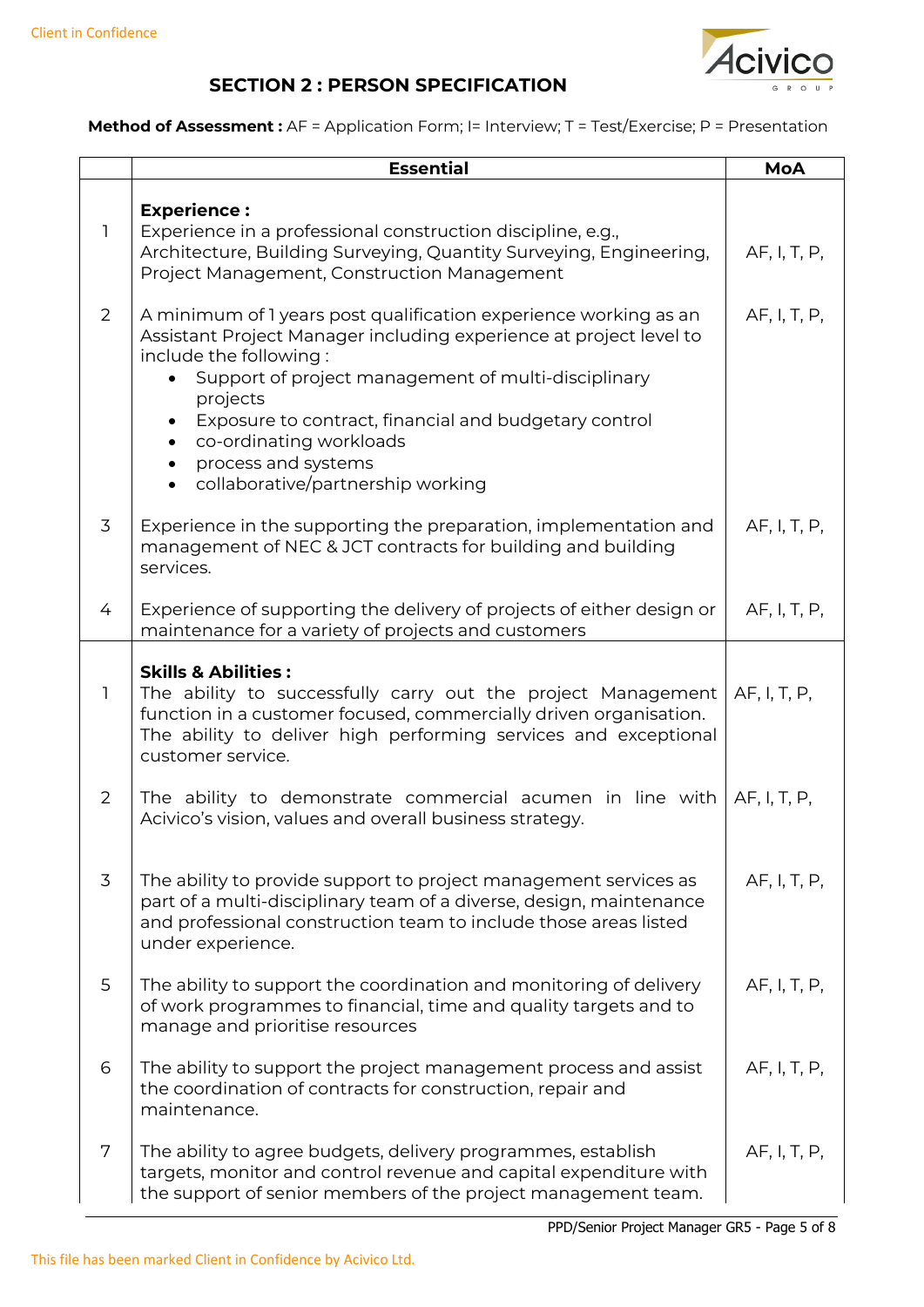

8 The ability to support the promotion and development of the work of Acivico to retain existing clients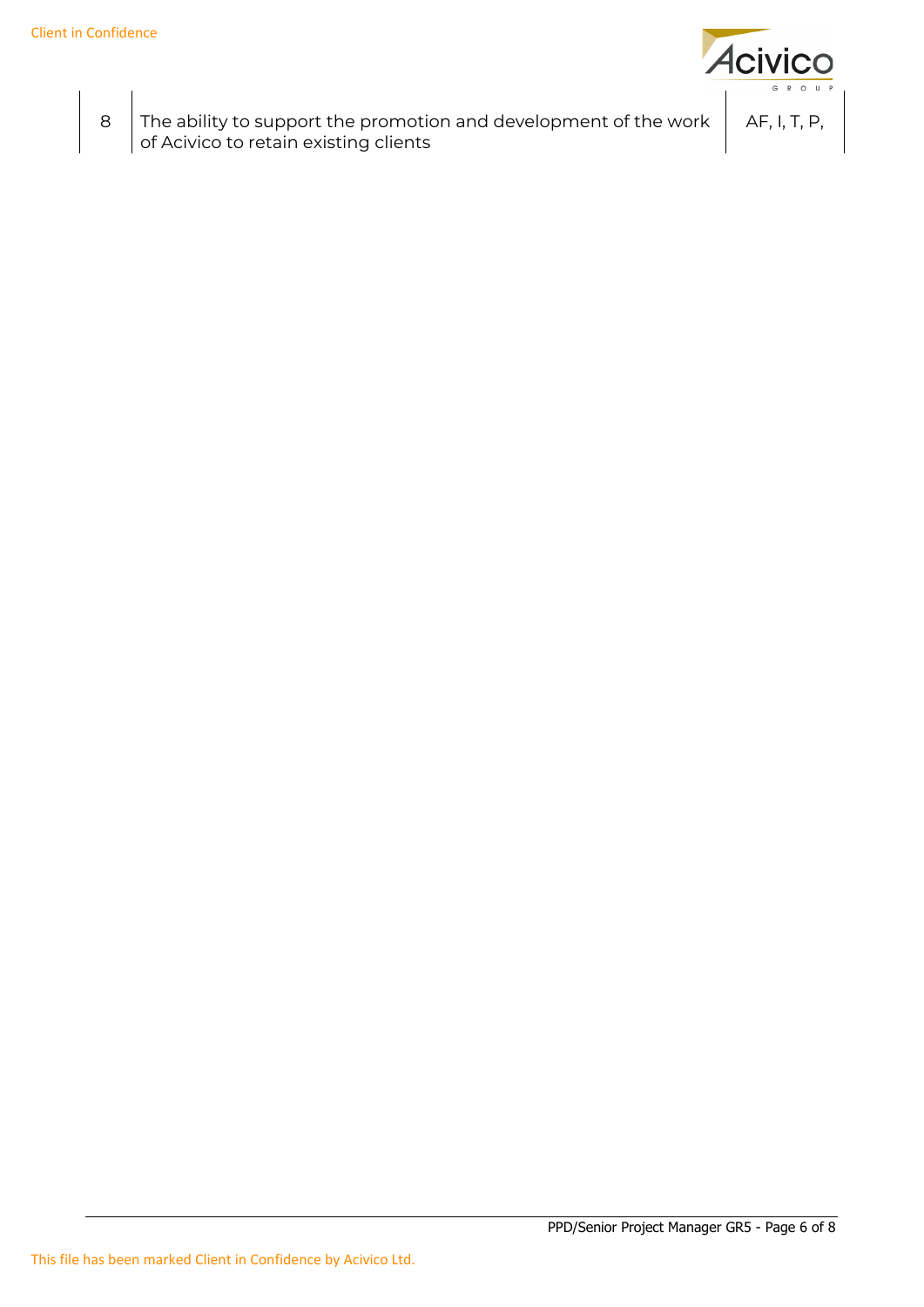

|                | <b>Essential</b>                                                                                                                                     | G R O U P<br><b>MoA</b> |
|----------------|------------------------------------------------------------------------------------------------------------------------------------------------------|-------------------------|
|                | <b>Skills &amp; Abilities (continued)</b>                                                                                                            |                         |
| 9              | Negotiation and people skills                                                                                                                        | AF, I, T, P,            |
| 10             | Communication and presentation skills                                                                                                                | AF, I, T, P,            |
| 11             | The ability to operate in a commercial environment                                                                                                   | AF, I, T, P,            |
| 12             | Awareness of and empathy with diversity and equal opportunities<br>issues                                                                            | AF, I, T, P,            |
| 13             | The ability to realise the benefits of and develop technology in the<br>workplace                                                                    | AF, I, T, P,            |
| 14             | Numeracy and analytical skills                                                                                                                       | AF, I, T, P,            |
| 15             | Programming skills                                                                                                                                   | AF, I, T, P,            |
|                | <b>Training &amp; Development:</b>                                                                                                                   |                         |
| 1              | Training in project management or project management systems                                                                                         | AF/I                    |
| $\overline{2}$ | Compliance with the CPD requirements of an appropriate<br>professional institution                                                                   | AF/I                    |
| 1              | <b>Education &amp; Qualifications:</b><br>Construction/project management related qualification i.e<br>Construction Project Management, Prince2, APM | AF/I                    |